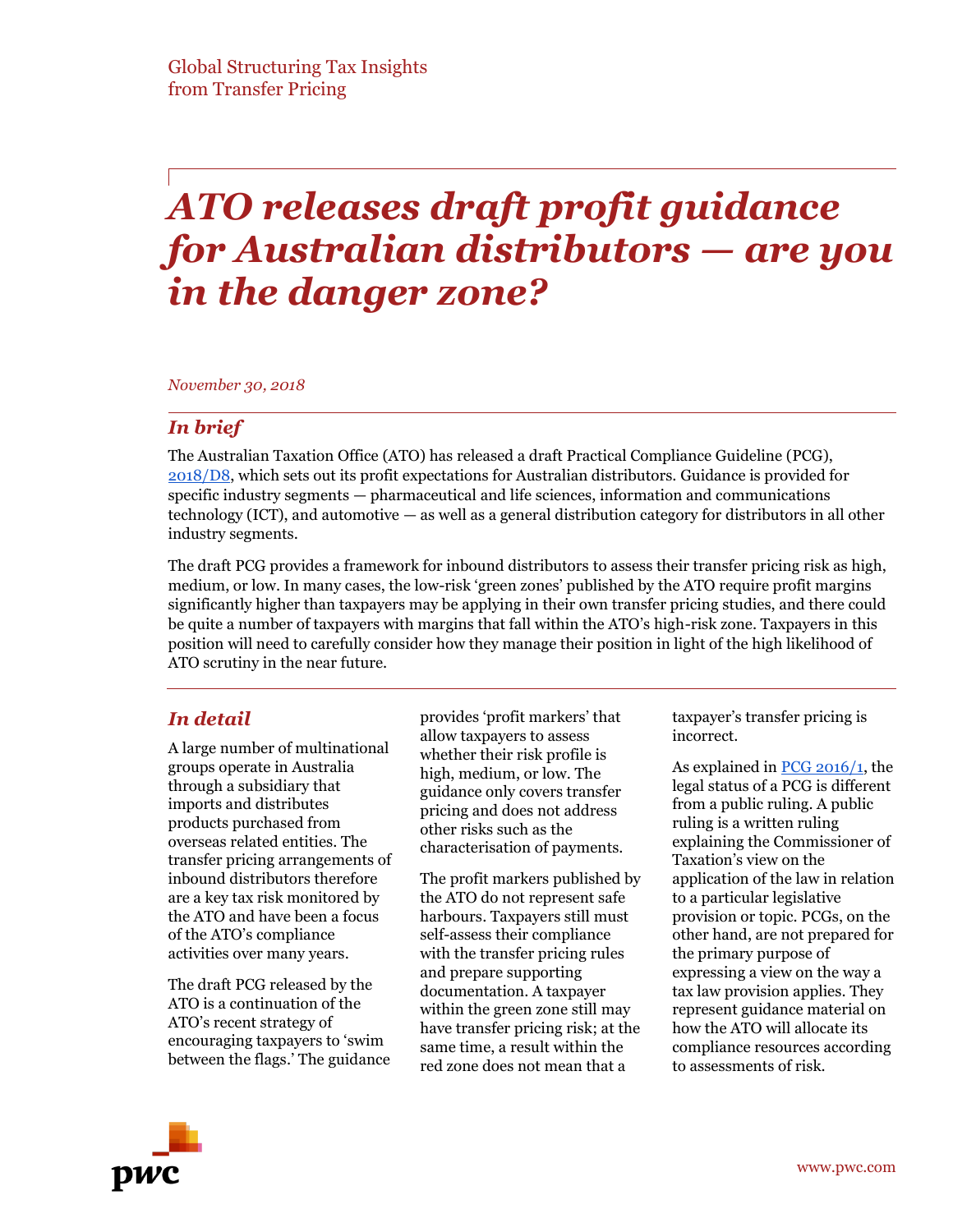#### *To whom does the new guidance apply?*

The ATO defines an inbound distributor as a business that primarily involves the distribution of goods purchased from related parties for resale, or the distribution of digital products or services where the intellectual property in those products or services is held by international related parties. The focus is on selling business to business, rather than to final consumers. An inbound distributor may have some retail operations, but this will not be the primary sales channel.

The draft PCG applies to distributors of any scale. The ATO's existing

simplified transfer pricing recordkeeping guidance for small distributors i[n PCG 2017/2](https://www.ato.gov.au/law/view/document?DocID=COG/PCG20172/NAT/ATO/00001) remains available for distributors with turnover of less than AUD50 million. However, small distributors that choose not to apply the guidance in PCG 2017/2 (or that are ineligible to rely on this guidance, e.g., because they have made losses) may have their risk profile assessed under the new guidance.

The guidance does not apply to taxpayers if their distribution arrangements are covered by any of the following in a particular income year:

- 1. An advance pricing arrangement (APA)
- 2. A settlement agreed between the taxpayer and the ATO
- 3. A court or Administrative Appeals Tribunal decision involving the taxpayer as a party
- 4. The ATO has reviewed the taxpayer's distribution arrangements and has issued a low-risk rating.

#### *What are the profit markers?*

The profit markers for general distributors that are not covered by any of the specific industry sectors are summarized as follows:



For general distributors, a return on sales (ROS) of less than 2.1% will be considered high risk, and an operating margin of more than 5.3% will be considered low risk.

The general distributor category is applicable for all distributors that do not fall within one of the other three specific industry segments.

The ATO does not distinguish between 'limited risk' distributors and other kinds of distributors. Although the ATO does not explicitly say so, this may be due to a perception that the label 'limited risk distributor' is sometimes used in order to target a lower profit margin.

#### *Life sciences sector*

The ATO includes distributors of pharmaceuticals, medical devices, and animal health products in this segment. The segment is further divided into three sub-categories based upon activities the ATO considers to incrementally add value:

1. Distribution, including **detailing and marketing**, logistics, and warehousing activities.

2. Category 1 activities plus **regulatory approval, market access, or government reimbursement activities** such as regulatory applications, certifications and registrations, relationship management activities with regulatory bodies (such as the Therapeutic Goods Administration (TGA) and Pharmaceutical Benefits Advisory Committee (PBAC)), interpreting

clinical trial data, and generating data and product awareness through engaging with the scientific and medical community.

3. Category 1 and 2 activities **plus specialized technical services** such as training and assistance in conducting surgical procedures involving medical devices.

The profit markers for each of these categories are summarized below: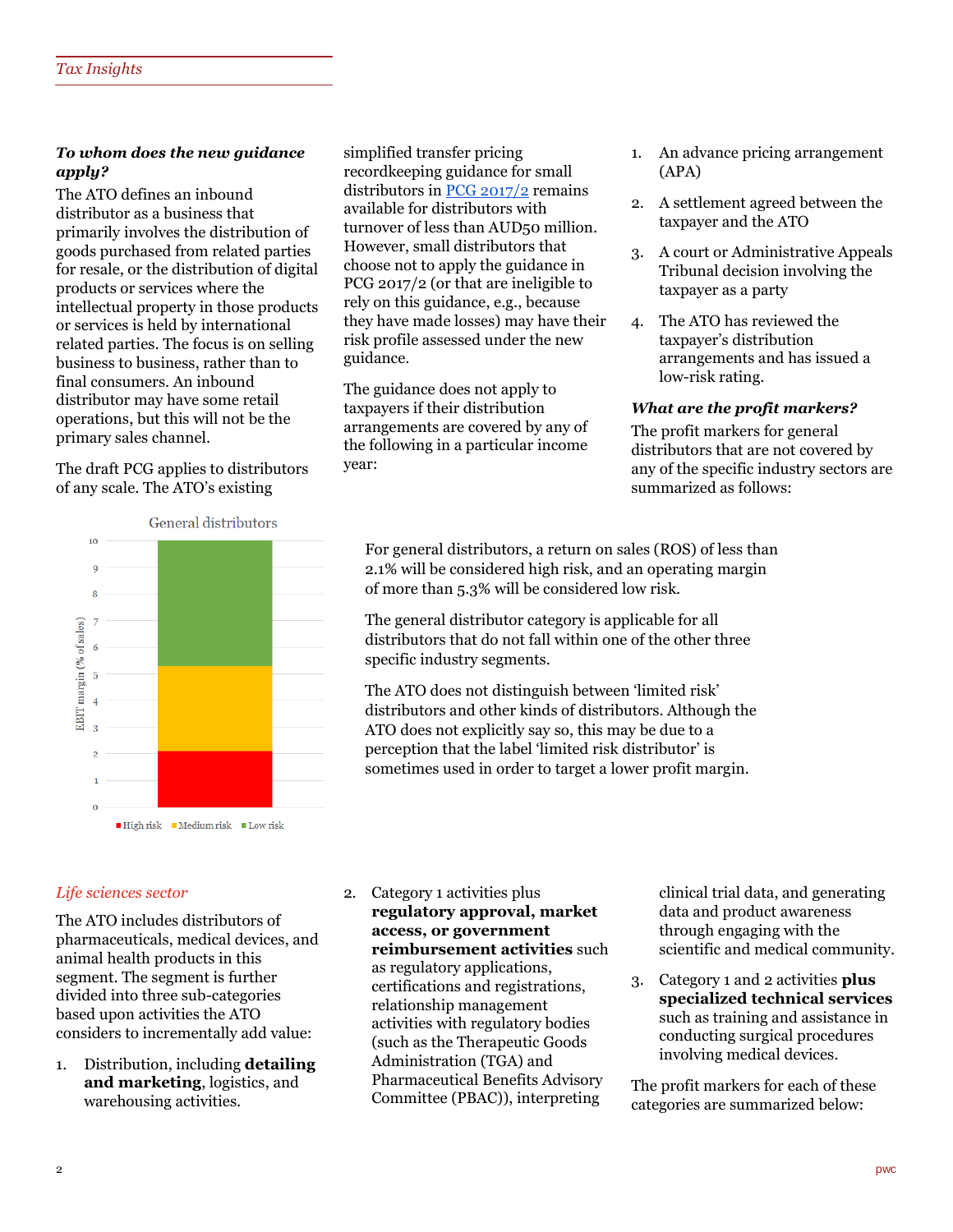

The high-risk benchmarks in this sector, particularly for Category 2 and 3, are set very high. Profits below 3.6% are high risk for entities in Category 1. For entities in Category 2, profits lower than 5.5% are high risk, and profits lower than 7% will be considered high risk for entities in Category 3. The lowrisk benchmarks, of 5.1% for Category 1, 8.9% for Category 2, and 10% for Category 3, respectively, are the highest of all of the sectors covered by the ATO in the draft PCG.

#### *ICT sector*

This sector includes distributors of all types of consumer and enterprise

hardware and software products, digital communications devices, applications, IT solutions, and

associated services that enable interaction through technology.



The ATO has divided this sector into two sub-categories:

- 1. Distribution, including sales and marketing, pre and/or post-sales services, and logistics and warehousing functions.
- 2. Category 1 activities plus complex sales processes, direct selling activities, and/or large customer relationship management.

For Category 1, a profit margin of less than 3.6% will be considered high risk, and a profit margin of 4.1% will be low risk. In category 2, a profit margin of less than 4.1% will be high risk, and a margin of 5.4% or more will be low risk.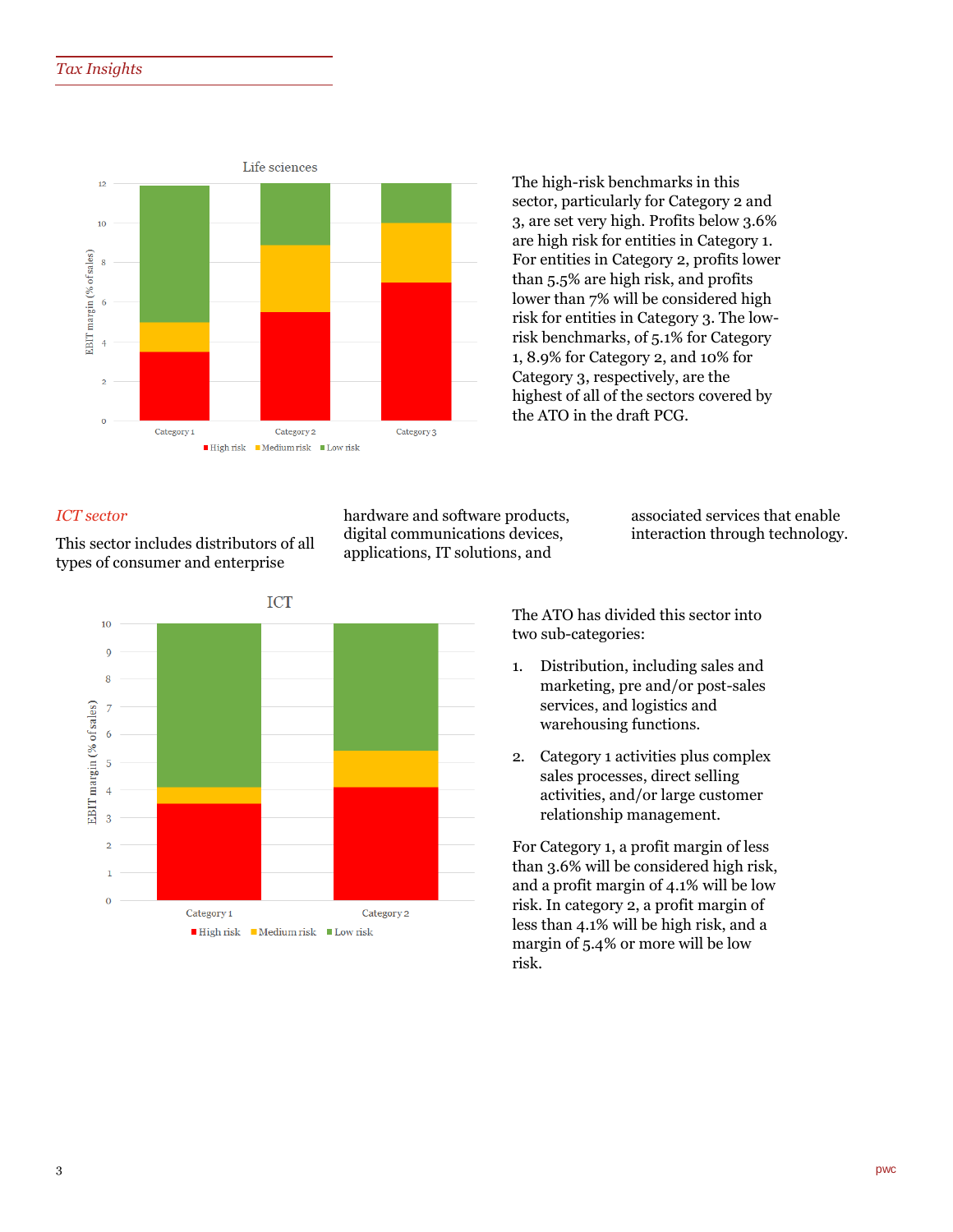#### *Motor vehicles sector*

This sector includes distributors of passenger vehicles, trucks, buses,



motorcycles, or other recreational motorized vehicles and/or associated parts.

Although profitability on spare parts is often higher than the profitability on vehicles, the ATO has not differentiated its profit expectations for vehicles and parts distribution.

The profit markers for the industry indicate that a margin of lower than 2% will be considered high risk, and a margin of more than 4.3% is required to be considered low risk.

#### *Data sources*

*Observation:* We understand the ATO's profit markers are based on data sets of independent distributors that the ATO has identified in economic analysis prepared for audits, APAs, and other casework. The ATO does not intend to publish details of the comparables that underpin the profit markers. We understand that the sets include Australian and foreign comparables.

The ATO has analyzed its comparable sets over a five-year period. The comparables have been analyzed on an earnings-before-interest and tax (EBIT)-to-sales basis.

*Observation:* We understand the ATO will compare this to the profit before tax (PBT) data of taxpayers, based on an ATO assumption that distributors generally will not have substantial debt in place and therefore the difference between EBIT and PBT should not be material.

#### *Risk zone consequences*

The ATO's approach to taxpayers in each risk zone will be as follows:

- **Low-risk zone taxpayers:** The ATO generally will not allocate resources to reviewing the transfer pricing outcomes of these taxpayers. Taxpayers in the lowrisk zone may be able to request a 'pre-qualified' APA.
- **Medium-risk zone:** The ATO will monitor the outcomes of these taxpayers using available data and may contact taxpayers to seek a better understanding of their circumstances before deciding whether to allocate compliance resources. The ATO may be open to APA discussions with these taxpayers. It may be possible to request a pre-qualified APA, but prior years may be reviewed.
- **High-risk zone:** The ATO will consider treatment options and may recommend that the taxpayer review its transfer pricing policies. This may involve the ATO writing to the taxpayer, actively monitoring the taxpayer's distribution arrangements, or commencing a review or audit. The ATO will prioritize reviews of distributors that have incurred losses continuously for three or more years. The taxpayer may be able to request an APA, but not a pre-qualified APA.

#### *Observation: What should taxpayers do?*

All distributors should review the ATO guidance and consider where they currently sit on the ATO's risk spectrum. For taxpayers in one of the sectors divided into different subcategories, this will include forming a view on which category best reflects the taxpayer's profile. We anticipate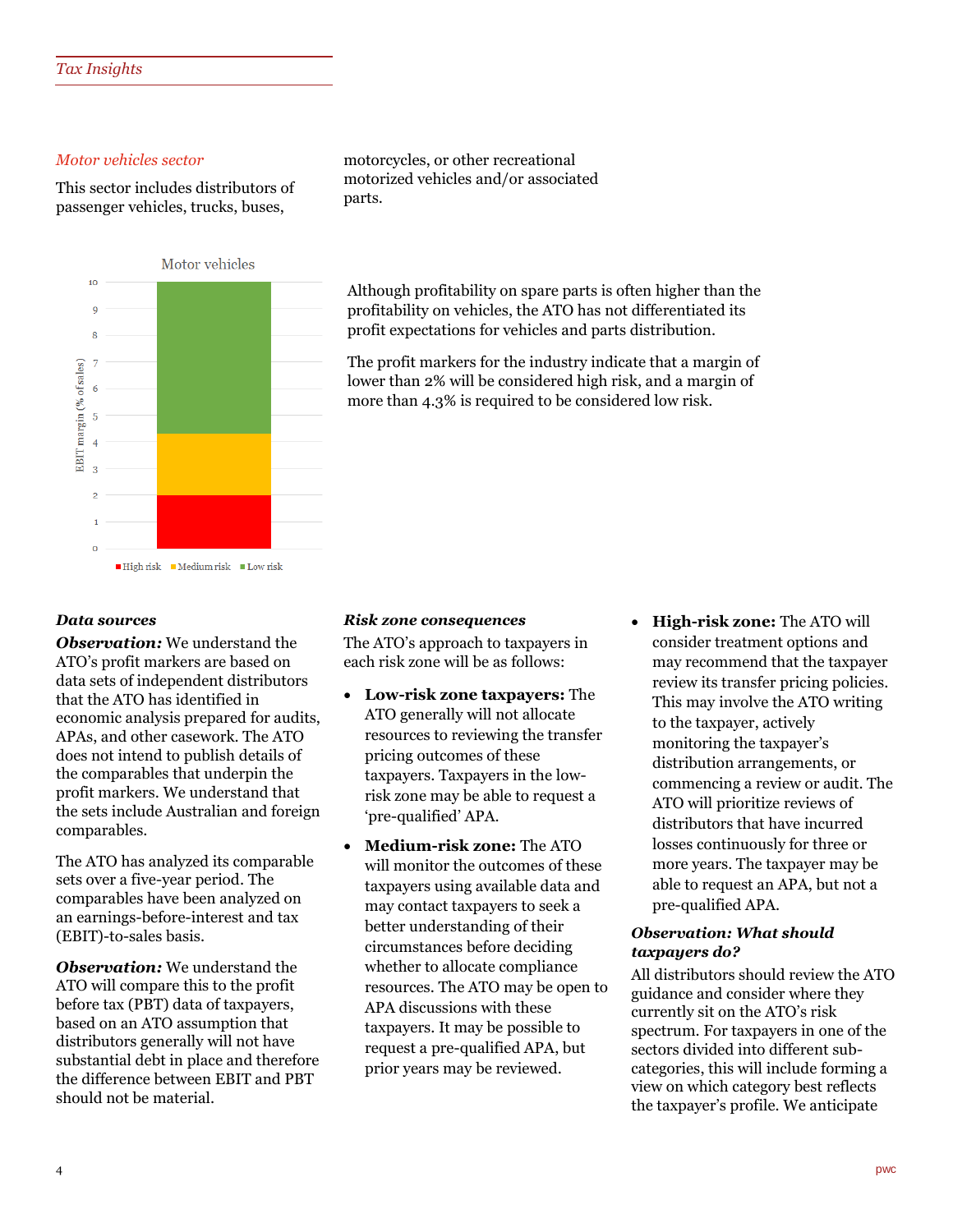very few taxpayers will fall into the low-risk zone, and the majority will be either medium or high risk.

The ATO's decision not to publish details of the underlying comparables presents problems for taxpayers. Taxpayers that have performed their own economic analysis and identified a substantially different profit range may find themselves in the ATO's high-risk zone, despite their best efforts to comply with the transfer pricing rules. Moving into the 'green zone,' without access to the underlying comparables, may create transfer pricing risk on the other side of the transaction, and therefore may not be an attractive option.

Taxpayers who are medium or high risk will have three options:

- 1. Transition to the green zone
- 2. Maintain current position (and consider preparing additional supporting documentation)
- 3. Seek certainty by applying for an APA.

#### *Option 1 - Transition to the green zone*

The ATO is encouraging taxpayers to adjust their transfer pricing policies to transition into the low-risk zone prospectively. The ATO is incentivizing taxpayers to do so by offering to remit penalties and interest on prior-year amendments if taxpayers make a voluntary disclosure within 12 months of the ATO publishing the PCG. It is not clear if this period will be from the date of the draft or final PCG.

No doubt the ATO will hope to see some medium- and high-risk taxpayers voluntarily move toward lower-risk positions; however, it is important to remember that a highrisk rating does not mean that a taxpayer's transfer pricing is wrong. Multinationals reviewing their

Australian position also will need to manage the transfer pricing risk on the other side of the transaction. A position in the ATO's green zone may not be appealing if this is at odds with the group's global policies and benchmarking or positions agreed with other revenue authorities, or represents a disproportionately high share of global value chain profits. With global transparency on profit outcomes afforded through the Country-by-Country report, many multinational groups may be reluctant to adopt an Australian position that could create an 'outlier' compared to other countries in which they operate.

#### *Option 2 - Maintain current position*

Some taxpayers may choose to continue with their current position even if it falls within a high-risk zone. These taxpayers will need to consider whether additional documentation or evidence supporting the current position should be prepared in readiness for future ATO attention. This may involve, for example, a deeper analysis of the comparables in the taxpayer's documentation, analysis of other industry and business factors impacting the taxpayer's financial outcomes, careful analysis of the taxpayer's function and risk profile, and analysis of the profitability across the value chain.

Those taxpayers that are required to file a Reportable Tax Position (RTP) Schedule with the ATO likely will be required to explicitly report a risk assessment of their position against the PCG. Broadly, a taxpayer will need to file a RTP Schedule if its Australian revenue exceeds AUD250 million. There are already extensive reporting obligations in the RTP Schedule in relation to transfer pricing positions, particularly any arrangements that are not supported by transfer pricing documentation that fully complies with the Australian legislative requirements and is signed off by an

'appropriately experienced professional' that the positions adopted are 'reasonably arguable.'

After the PCG comes into effect, it is likely that distributors will need to report high-risk ratings in the RTP Schedule even if they have comprehensive transfer pricing documentation in place. This could be as soon as the RTP Schedule required for the 31 December 2018 year (which will need to be lodged with the income tax return in July 2019).

#### *Option 3 - Apply for an APA*

Taxpayers wanting certainty will be able to apply for an APA. The draft PCG introduces the concept of a prequalified APA. The 'pre-qualified' APA product will be available only to taxpayers that currently are in the medium- or low-risk zones, and that are willing to agree to a go-forward position in the green zone.

The pre-qualified APA process is intended to be a streamlined unilateral APA process, as the taxpayer will not be required to prepare any benchmarking. There still may be work required to review the taxpayer's functional profile and to determine the extent of its incrementally value-adding activities in order to determine which industry sub-category, or what position within the arm's-length range, is appropriate.

Taxpayers that are low risk may not consider that an APA is necessary (given that the risk of their transfer pricing being challenged is low), although an APA can provide the added benefits of potentially obtaining clearance from the ATO on the diverted profits tax (DPT) and other collateral issues, which some taxpayers may consider to be valuable. Pre-qualified APAs will be available only as unilateral APAs, which means that it would be required to be reported in the Group's Master File (if the group is required to prepare a